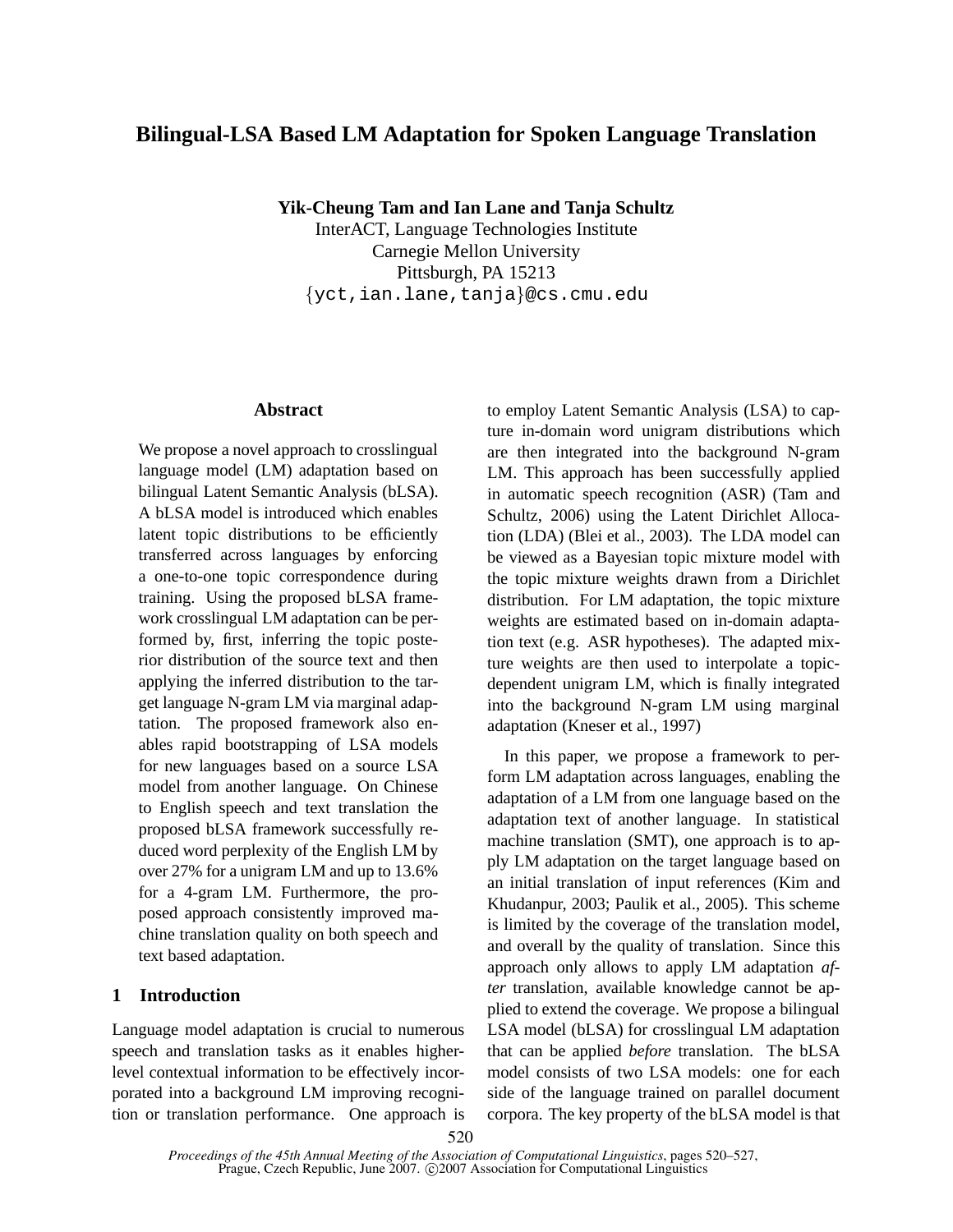the latent topic of the source and target LSA models can be assumed to be a one-to-one correspondence and thus share a common latent topic space since the training corpora consist of bilingual parallel data. For instance, say topic 10 of the Chinese LSA model is about politics. Then topic 10 of the English LSA model is set to also correspond to politics and so forth. During LM adaptation, we first infer the topic mixture weights from the source text using the source LSA model. Then we transfer the inferred mixture weights to the target LSA model and thus obtain the target LSA marginals. The challenge is to enforce the one-to-one topic correspondence. Our proposal is to share common variational Dirichlet posteriors over the topic mixture weights of a document pair in the LDA-style model. The beauty of the bLSA framework is that the model searches for a common latent topic space in an unsupervised fashion, rather than to require manual interaction. Since the topic space is language independent, our approach supports topic transfer in multiple language pairs in  $O(N)$  where N is the number of languages.

Related work includes the Bilingual Topic Admixture Model (BiTAM) for word alignment proposed by (Zhao and Xing, 2006). Basically, the BiTAM model consists of topic-dependent translation lexicons modeling  $Pr(c|e, k)$  where c, e and k denotes the source Chinese word, target English word and the topic index respectively. On the other hand, the bLSA framework models  $Pr(c|k)$ and  $Pr(e|k)$  which is different from the BiTAM model. By their different modeling nature, the bLSA model usually supports more topics than the BiTAM model. Another work by (Kim and Khudanpur, 2004) employed crosslingual LSA using singular value decomposition which concatenates bilingual documents into a single input supervector before projection.

We organize the paper as follows: In Section 2, we introduce the bLSA framework including Latent Dirichlet-Tree Allocation (LDTA) (Tam and Schultz, 2007) as a correlated LSA model, bLSA training and crosslingual LM adaptation. In Section 3, we present the effect of LM adaptation on word perplexity, followed by SMT experiments reported in BLEU on both speech and text input in Section 3.3. Section 4 describes conclusions and fu-



Figure 1: Topic transfer in bilingual LSA model. ture works.

# **2 Bilingual Latent Semantic Analysis**

The goal of a bLSA model is to enforce a oneto-one topic correspondence between monolingual LSA models, each of which can be modeled using an LDA-style model. The role of the bLSA model is to transfer the inferred latent topic distribution from the source language to the target language assuming that the topic distributions on both sides are identical. The assumption is reasonable for parallel document pairs which are faithful translations. Figure 1 illustrates the idea of topic transfer between monolingual LSA models followed by LM adaptation. One observation is that the topic transfer can be bi-directional meaning that the "flow" of topic can be from ASR to SMT or vice versa. In this paper, we only focus on ASR-to-SMT direction. Our target is to minimize the word perplexity on the target language through LM adaptation. Before we introduce the heuristic of enforcing a one-to-one topic correspondence, we describe the Latent Dirichlet-Tree Allocation (LDTA) for LSA.

### **2.1 Latent Dirichlet-Tree Allocation**

The LDTA model extends the LDA model in which correlation among latent topics are captured using a Dirichlet-Tree prior. Figure 2 illustrates a depth-two Dirichlet-Tree. A tree of depth one simply falls back to the LDA model. The LDTA model is a generative model with the following generative process:

1. Sample a vector of branch probabilities  $b_i \sim$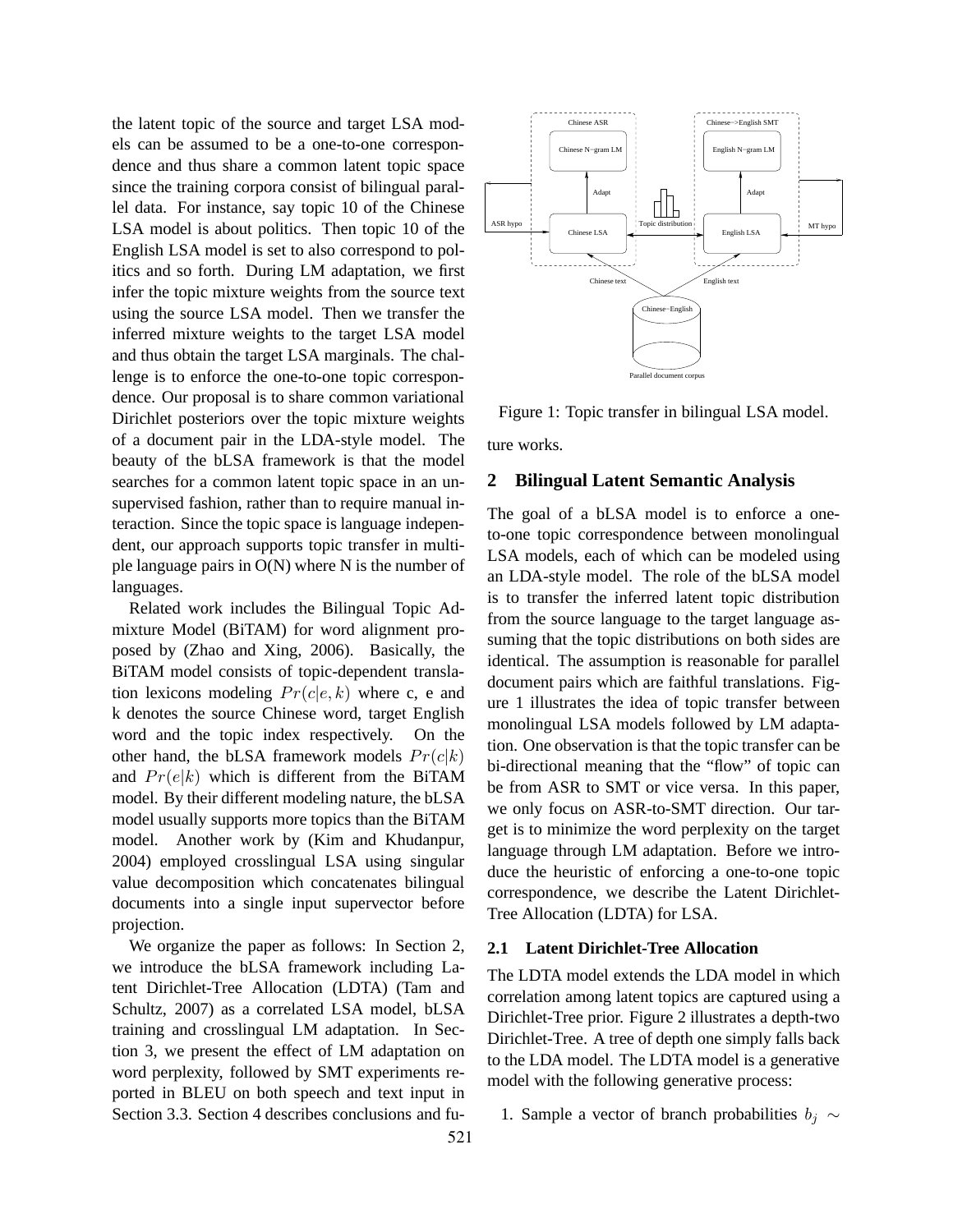

Figure 2: Dirichlet-Tree prior of depth two.

 $Dir(\alpha_i)$  for each node  $j = 1...J$  where  $\alpha_j$  denotes the parameter (aka the pseudo-counts of its outgoing branches) of the Dirichlet distribution at node  $i$ .

2. Compute the topic proportions as:

$$
\theta_k = \prod_{jc} b_{jc}^{\delta_{jc}(k)} \tag{1}
$$

where  $\delta_{ic}(k)$  is an indicator function which sets to unity when the  $c$ -th branch of the  $j$ -th node leads to the leaf node of topic  $k$  and zero otherwise. The k-th topic proportion  $\theta_k$  is computed as the product of branch probabilities from the root node to the leaf node of topic  $k$ .

3. Generate a document using the topic multinomial for each word  $w_i$ :

$$
z_i \sim Mult(\theta)
$$
  

$$
w_i \sim Mult(\beta_{.z_i})
$$

where  $\beta_{z_i}$  denotes the topic-dependent unigram LM indexed by  $z_i$ .

The joint distribution of the latent variables (topic sequence  $z_1^n$  and the Dirichlet nodes over child branches  $b_j$ ) and an observed document  $w_1^n$  can be written as follows:

$$
p(w_1^n, z_1^n, b_1^J) = p(b_1^J | {\alpha_j}) \prod_i^n \beta_{w_i z_i} \cdot \theta_{z_i}
$$
  
where 
$$
p(b_1^J | {\alpha_j}) = \prod_j^J Dir(b_j; \alpha_j)
$$

$$
\propto \prod_{j_c} b_{jc}^{\alpha_{jc} - 1}
$$

Similar to LDA training, we apply the variational Bayes approach by optimizing the lower bound of the marginalized document likelihood:

$$
L(w_1^n; \Lambda, \Gamma) = E_q[ \log \frac{p(w_1^n, z_1^n, b_1^I; \Lambda)}{q(z_1^n, b_1^I; \Gamma)}]
$$
  
=  $E_q[ \log p(w_1^n | z_1^n)] + E_q[ \log \frac{p(z_1^n | b_1^J)}{q(z_1^n)}]$   
+ $E_q[ \log \frac{p(b_1^I; {\alpha_j})}{q(b_1^I; {\gamma_j})}]$ 

where  $q(z_1^n, b_1^J; \Gamma) = \prod_i^n q(z_i) \cdot \prod_j^J q(b_j)$  is a factorizable variational posterior distribution over the latent variables parameterized by  $\Gamma$  which are determined in the E-step.  $\Lambda$  is the model parameters for a Dirichlet-Tree  $\{\alpha_i\}$  and the topic-dependent unigram LM  $\{\beta_{wk}\}.$  The LDTA model has an E-step similar to the LDA model:

**E-Step:**

$$
\gamma_{jc} = \alpha_{jc} + \sum_{i}^{n} \sum_{k}^{K} q_{ik} \cdot \delta_{jc}(k) \qquad (2)
$$

$$
q_{ik} \propto \beta_{w_i k} \cdot e^{E_q[\log \theta_k]} \tag{3}
$$

where

$$
E_q[\log \theta_k] = \sum_{jc} \delta_{jc}(k) E_q[\log b_{jc}]
$$
  
= 
$$
\sum_{jc} \delta_{jc}(k) \left( \Psi(\gamma_{jc}) - \Psi(\sum_c \gamma_{jc}) \right)
$$

where  $q_{ik}$  denotes  $q(z_i = k)$  meaning the variational topic posterior of word  $w_i$ . Eqn 2 and Eqn 3 are executed iteratively until convergence is reached.

**M-Step:**

$$
\beta_{wk} \propto \sum_{i}^{n} q_{ik} \cdot \delta(w_i, w) \tag{4}
$$

where  $\delta(w_i, w)$  is a Kronecker Delta function. The alpha parameters can be estimated with iterative methods such as Newton-Raphson or simple gradient ascent procedure.

### **2.2 Bilingual LSA training**

For the following explanations, we assume that our source and target languages are Chinese and English respectively. The bLSA model training is a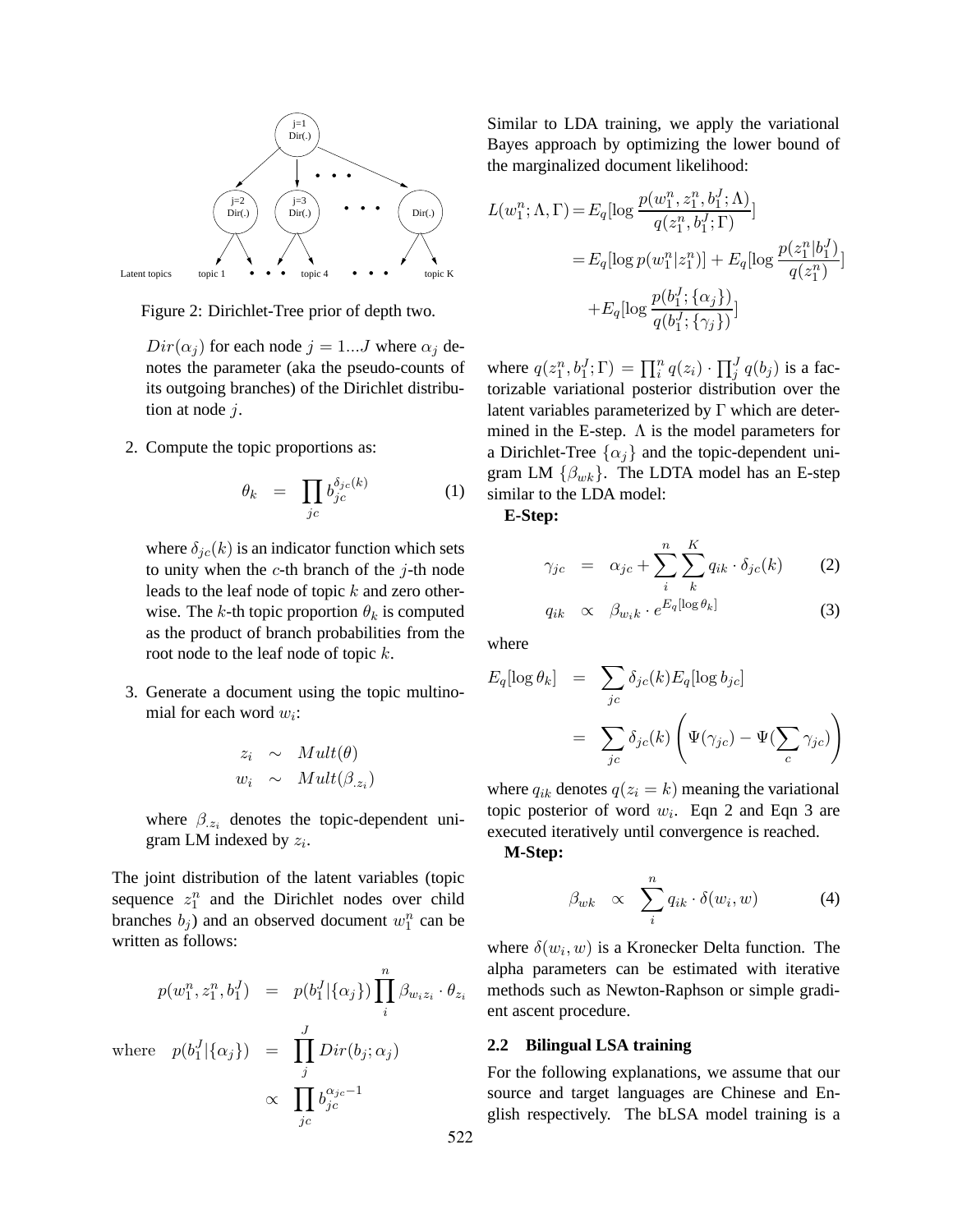two-stage procedure. At the first stage, we train a Chinese LSA model using the Chinese documents in parallel corpora. We applied the variational EM algorithm (Eqn 2–4) to train a Chinese LSA model. Then we used the model to compute the term  $e^{E_q[\log \theta_k]}$  needed in Eqn 3 for each Chinese document in parallel corpora. At the second stage, we apply the same  $e^{E_q[\log \theta_k]}$  to *bootstrap* an English LSA model, which is the key to enforce a one-to-one topic correspondence. Now the hyper-parameters of the variational Dirichlet posteriors of each node in the Dirichlet-Tree are shared among the Chinese and English model. Precisely, we apply only Eqn 3 with fixed  $e^{E_q[\log \theta_k]}$  in the E-step and Eqn 4 in the M-step on  $\{\beta_{wk}\}\$ to bootstrap an English LSA model. Notice that the E-step is non-iterative resulting in rapid LSA training. In short, given a monolingual LSA model, we can rapidly bootstrap LSA models of new languages using parallel document corpora. Notice that the English and Chinese vocabulary sizes do not need to be similar. In our setup, the Chinese vocabulary comes from the ASR system while the English vocabulary comes from the English part of the parallel corpora. Since the topic transfer can be bidirectional, we can perform the bLSA training in a reverse manner, i.e. training an English LSA model followed by bootstrapping a Chinese LSA model.

#### **2.3 Crosslingual LM adaptation**

Given a source text, we apply the E-step to estimate variational Dirichlet posterior of each node in the Dirichlet-Tree. We estimate the topic weights on the source language using the following equation:

$$
\hat{\theta}_k^{(CH)} \propto \prod_{jc} \left(\frac{\gamma_{jc}}{\sum_{c'} \gamma_{jc'}}\right)^{\delta_{jc}(k)} \tag{5}
$$

Then we apply the topic weights into the target LSA model to obtain an in-domain LSA marginals:

$$
Pr_{EN}(w) = \sum_{k=1}^{K} \beta_{wk}^{(EN)} \cdot \hat{\theta}_k^{(CH)}
$$
 (6)

We integrate the LSA marginal into the target background LM using marginal adaptation (Kneser et al., 1997) which minimizes the Kullback-Leibler divergence between the adapted LM and the background LM:

$$
Pr_a(w|h) \propto \left(\frac{Pr_{data}(w)}{Pr_{bg}(w)}\right)^{\beta} \cdot Pr_{bg}(w|h)
$$
 (7)

Likewise, LM adaptation can take place on the source language as well due to the bi-directional nature of the bLSA framework when target-side adaptation text is available. In this paper, we focus on LM adaptation on the target language for SMT.

# **3 Experimental Setup**

We evaluated our bLSA model using the Chinese– English parallel document corpora consisting of the Xinhua news, Hong Kong news and Sina news. The combined corpora contains 67k parallel documents with 35M Chinese (CH) words and 43M English (EN) words. Our spoken language translation system translates from Chinese to English. The Chinese vocabulary comes from the ASR decoder while the English vocabulary is derived from the English portion of the parallel training corpora. The vocabulary sizes for Chinese and English are 108k and 69k respectively. Our background English LM is a 4-gram LM trained with the modified Kneser-Ney smoothing scheme using the SRILM toolkit on the same training text. We explore the bLSA training in both directions: EN→CH and CH→EN meaning that an English LSA model is trained first and a Chinese LSA model is bootstrapped or vice versa. Experiments explore which bootstrapping direction yield best results measured in terms of English word perplexity. The number of latent topics is set to 200 and a balanced binary Dirichlet-Tree prior is used.

With an increasing interest in the ASR-SMT coupling for spoken language translation, we also evaluated our approach with Chinese ASR hypotheses and compared with Chinese manual transcriptions. We are interested to see the impact due to recognition errors on the ASR hypotheses compared to the manual transcriptions. We employed the CMU-InterACT ASR system developed for the GALE 2006 evaluation. We trained acoustic models with over 500 hours of quickly transcribed speech data released by the GALE program and the LM with over 800M-word Chinese corpora. The character error rates on the CCTV, RFA and NTDTV shows in the RT04 test set are 7.4%, 25.5% and 13.1% respectively.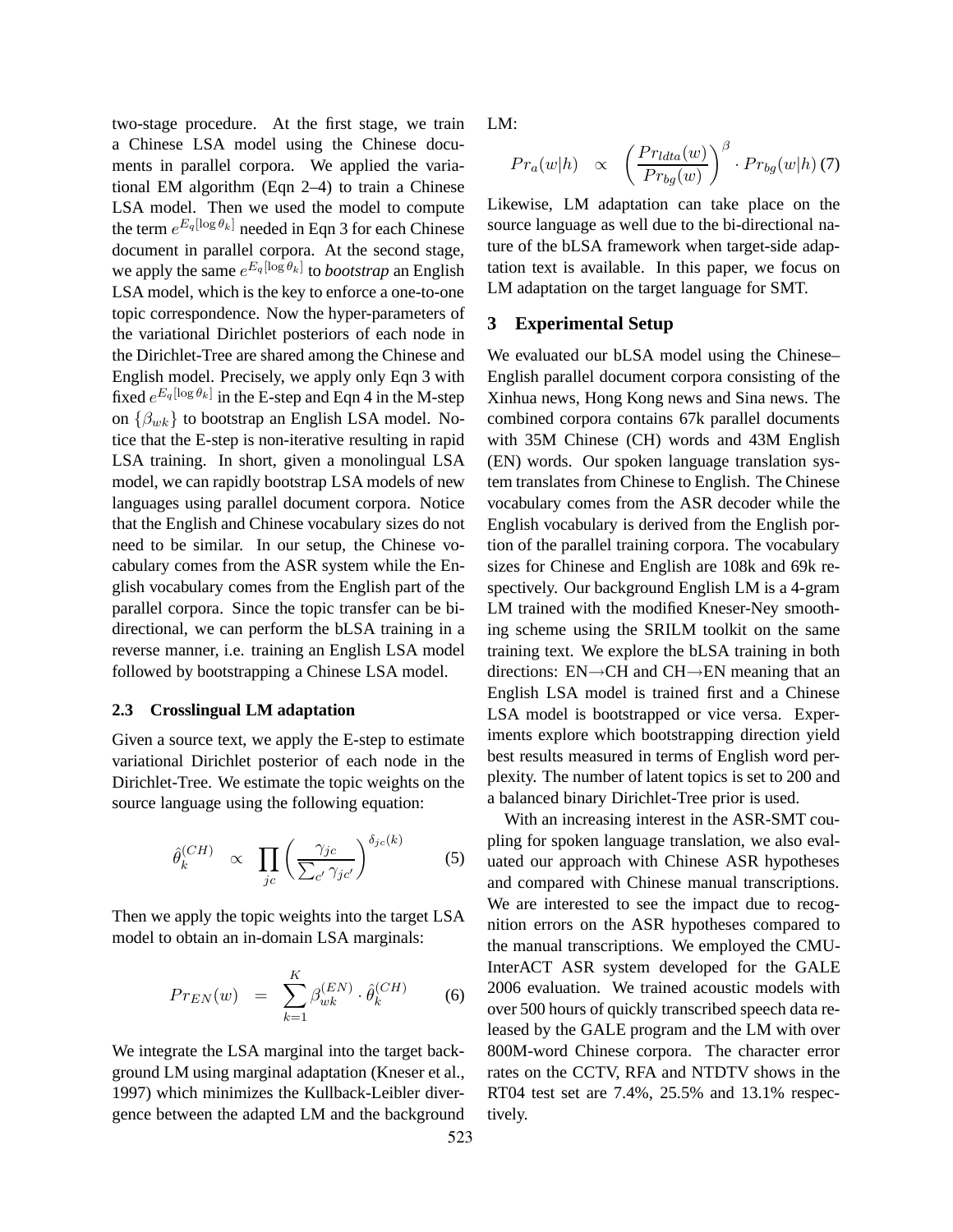| Topic index | Top words                                                         |  |  |
|-------------|-------------------------------------------------------------------|--|--|
| "CH-40"     | flying, submarine, aircraft, air, pilot, land, mission, brand-new |  |  |
| "EN-40"     | air, sea, submarine, aircraft, flight, flying, ship, test         |  |  |
| "CH-41"     | satellite, han-tian, launch, space, china, technology, astronomy  |  |  |
| "EN-41"     | space, satellite, china, technology, satellites, science          |  |  |
| "CH-42"     | fire, airport, services, marine, accident, air                    |  |  |
| "EN-42"     | fire, airport, services, department, marine, air, service         |  |  |

Table 1: Parallel topics extracted by the bLSA model. Top words on the Chinese side are translated into English for illustration purpose.



Figure 3: Comparison of training log likelihood of English LSA models bootstrapped from a Chinese LSA and from a flat monolingual English LSA.

### **3.1 Analysis of the bLSA model**

By examining the top-words of the extracted parallel topics, we verify the validity of the heuristic described in Section 2.2 which enforces a one-to-one topic correspondence in the bLSA model. Table 1 shows the latent topics extracted by the CH→EN bLSA model. We can see that the Chinese-English topic words have strong correlations. Many of them are actually translation pairs with similar word rankings. From this viewpoint, we can interpret bLSA as a crosslingual word trigger model. The result indicates that our heuristic is effective to extract parallel latent topics. As a sanity check, we also examine the likelihood of the training data when an English LSA model is bootstrapped. We can see from Figure 3 that the likelihood increases monotonically with the number of training iterations. The figure also shows that by sharing the variational Dirichlet posteriors from the Chinese LSA model, we can bootstrap an English LSA model *rapidly* compared to monolingual English LSA training with both training procedures started from the same flat model.

| LM (43M)                       | <b>CCTV</b> | <b>RFA</b> | <b>NTDTV</b> |
|--------------------------------|-------------|------------|--------------|
| <b>BG EN unigram</b>           | 1065        | 1220       | 1549         |
| $+CH \rightarrow EN$ (CH ref)  | 755         | 880        | 1113         |
| $+EN\rightarrow CH$ (CH ref)   | 762         | 896        | 1111         |
| $+CH \rightarrow EN$ (CH hypo) | 757         | 885        | 1126         |
| $+EN \rightarrow CH$ (CH hypo) | 766         | 896        | 1129         |
| $+CH \rightarrow EN$ (EN ref)  | 731         | 838        | 1075         |
| $+EN\rightarrow CH$ (EN ref)   | 747         | 848        | 1087         |

Table 2: English word perplexity (PPL) on the RT04 test set using a unigram LM.

#### **3.2 LM adaptation results**

We trained the bLSA models on both CH→EN and EN→CH directions and compared their LM adaptation performance using the Chinese ASR hypotheses (hypo) and the manual transcriptions (ref) as input. We adapted the English background LM using the LSA marginals described in Section 2.3 for each show on the test set.

We first evaluated the English word perplexity using the EN unigram LM generated by the bLSA model. Table 2 shows that the bLSA-based LM adaptation reduces the word perplexity by over 27% relative compared to an unadapted EN unigram LM. The results indicate that the bLSA model successfully leverages the text from the source language and improves the word perplexity on the target language. We observe that there is almost no performance difference when either the ASR hypotheses or the manual transcriptions are used for adaptation. The result is encouraging since the bLSA model may be insensitive to moderate recognition errors through the projection of the input adaptation text into the latent topic space. We also apply an English translation reference for adaptation to show an oracle performance. The results using the Chinese hypotheses are not too far off from the oracle performance. Another observation is that the CH→EN bLSA model seems to give better performance than the EN→CH bLSA model. However, their differences are not significant. The result may imply that the direction of the bLSA training is not important since the latent topic space captured by either language is similar when parallel training corpora are used. Table 3 shows the word perplexity when the background 4-gram English LM is adapted with the tuning parameter  $\beta$  set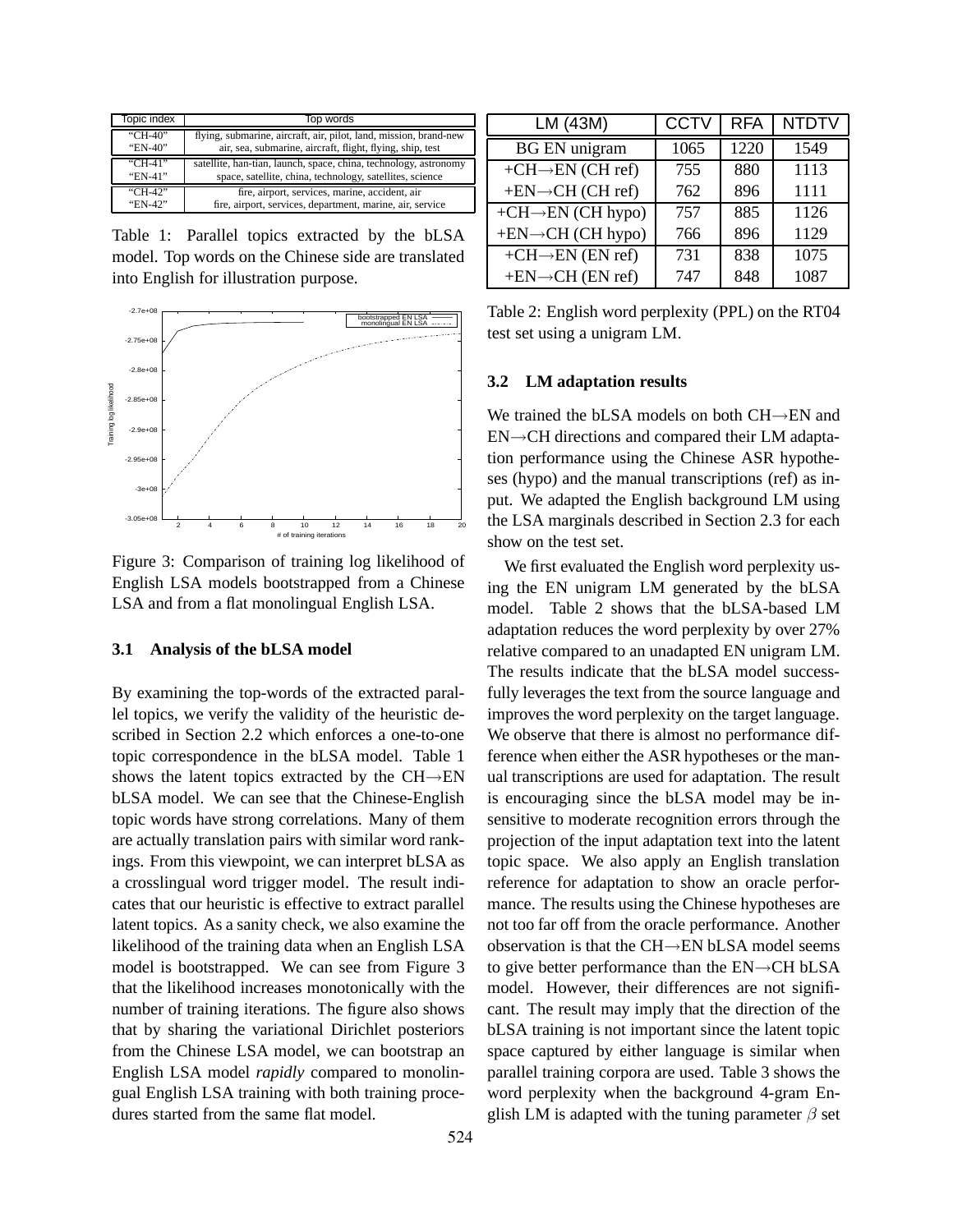| LM (43M, $\beta = 0.7$ )       | <b>CCTV</b> | <b>RFA</b> | <b>NTDTV</b> |
|--------------------------------|-------------|------------|--------------|
| <b>BG EN 4-gram</b>            | 118         | 212        | 203          |
| $+CH \rightarrow EN$ (CH ref)  | 102         | 191        | 179          |
| $+EN\rightarrow CH$ (CH ref)   | 102         | 198        | 179          |
| $+CH \rightarrow EN (CH hypo)$ | 102         | 193        | 180          |
| $+EN \rightarrow CH (CH hypo)$ | 103         | 198        | 180          |
| $+CH \rightarrow EN$ (EN ref)  | 100         | 186        | 176          |
| $+EN\rightarrow CH$ (EN ref)   | 101         | 190        | 176          |

Table 3: English word perplexity (PPL) on the RT04 test set using a 4-gram LM.



Figure 4: Word perplexity with different  $\beta$  using manual reference or ASR hypotheses on CCTV.

to 0.7. Figure 4 shows the change of perplexity with different  $\beta$ . We see that the adaptation performance using the ASR hypotheses or the manual transcriptions are almost identical on different  $\beta$  with an optimal value at around 0.7. The results show that the proposed approach successfully reduces the perplexity in the range of 9–13.6% relative compared to an unadapted baseline on different shows when ASR hypotheses are used. Moreover, we observe similar performance using ASR hypotheses or manual Chinese transcriptions which is consistent with the results on Table 2. On the other hand, it is interesting to see that the performance gap from the oracle adaptation is somewhat related to the degree of mismatch between the test show and the training condition. The gap looks wider on the RFA and NTDTV shows compared to the CCTV show.

# **3.3 Incorporating bLSA into Spoken Language Translation**

To investigate the effectiveness of bLSA LM adaptation for spoken language translation, we incorporated the proposed approach into our state-of-the-art phrase-based SMT system. Translation performance was evaluated on the RT04 broadcast news evaluation set when applied to both the manual transcriptions and 1-best ASR hypotheses. During evaluation two performance metrics, BLEU (Papineni et al., 2002) and NIST, were computed. In both cases, a single English reference was used during scoring. In the transcription case the original English references were used. For the ASR case, as utterance segmentation was performed automatically, the number of sentences generated by ASR and SMT differed from the number of English references. In this case, Levenshtein alignment was used to align the translation output to the English references before scoring.

#### **3.4 Baseline SMT Setup**

The baseline SMT system consisted of a non adaptive system trained using the same Chinese-English parallel document corpora used in the previous experiments (Sections 3.1 and 3.2). For phrase extraction a cleaned subset of these corpora, consisting of 1M Chinese-English sentence pairs, was used. SMT decoding parameters were optimized using manual transcriptions and translations of 272 utterances from the RT04 development set (LDC2006E10).

SMT translation was performed in two stages using an approach similar to that in (Vogel, 2003). First, a translation lattice was constructed by matching all possible bilingual phrase-pairs, extracted from the training corpora, to the input sentence. Phrase extraction was performed using the "*PESA*" (Phrase Pair Extraction as Sentence Splitting) approach described in (Vogel, 2005). Next, a search was performed to find the best path through the lattice, i.e. that with maximum *translation-score*. During search reordering was allowed on the target language side. The final translation result was that hypothesis with maximum *translation-score*, which is a log-linear combination of 10 scores consisting of Target LM probability, Distortion Penalty, Word-Count Penalty, Phrase-Count and six Phrase-Alignment scores. Weights for each component score were optimized to maximize BLEU-score on the development set using MER optimization as described in (Venugopal et al., 2005).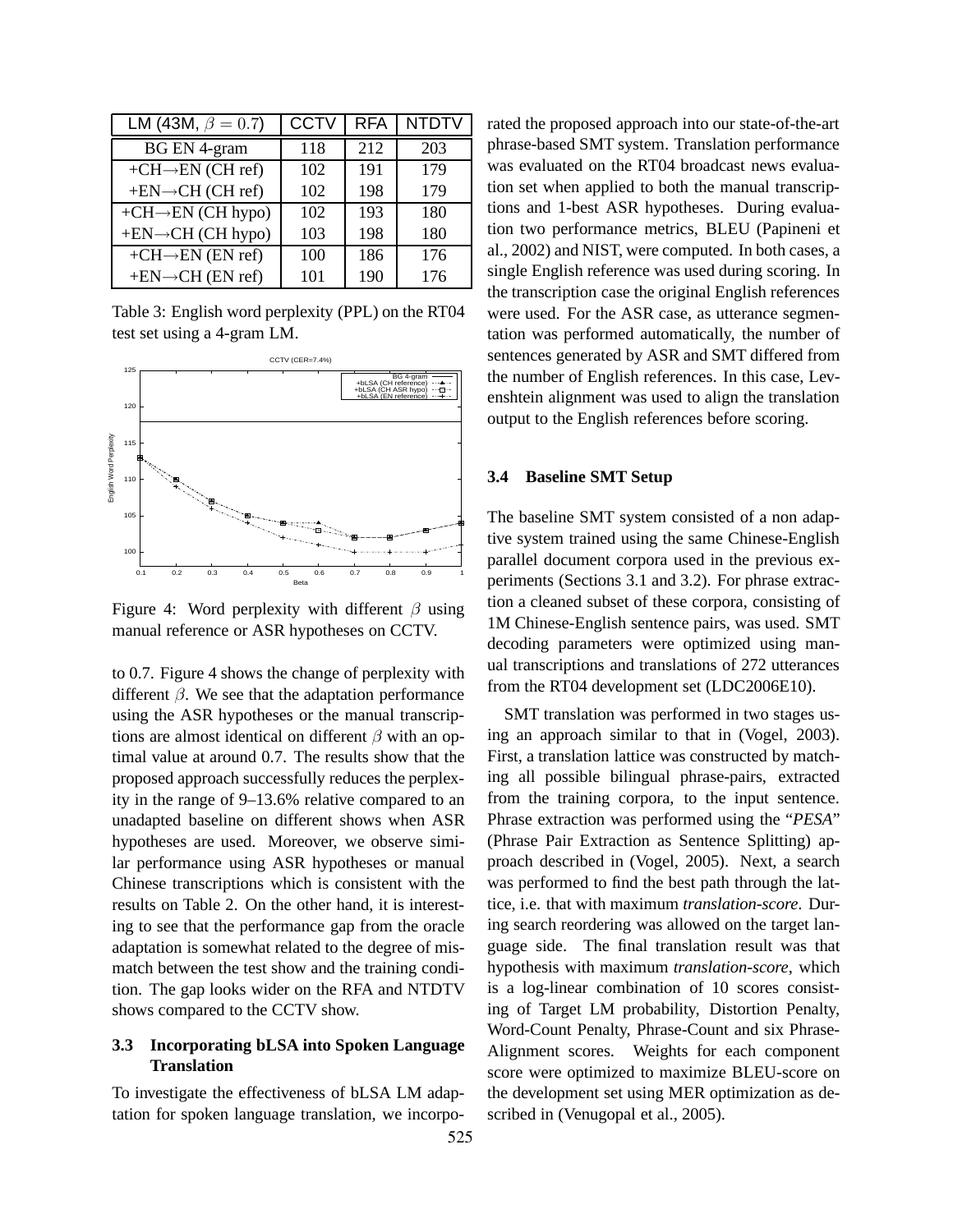|                                | Translation Quality - BLEU (NIST) |              |              |              |  |
|--------------------------------|-----------------------------------|--------------|--------------|--------------|--|
| <b>SMT</b> Target LM           | <b>CCTV</b>                       | <b>RFA</b>   | <b>NTDTV</b> | ALL          |  |
|                                | <b>Manual Transcription</b>       |              |              |              |  |
| <b>Baseline LM:</b>            | 0.162(5.212)                      | 0.087(3.854) | 0.140(4.859) | 0.132(5.146) |  |
| <b>bLSA</b> (bLSA-Adapted LM): | 0.164(5.212)                      | 0.087(3.897) | 0.143(4.864) | 0.134(5.162) |  |
|                                | 1-best ASR Output                 |              |              |              |  |
| CER $(\% )$                    | 7.4                               | 25.5         | 13.1         | 14.9         |  |
| <b>Baseline LM:</b>            | 0.129(4.15)                       | 0.051(2.77)  | 0.086(3.50)  | 0.095(3.90)  |  |
| <b>bLSA</b> (bLSA-Adapted LM): | 0.132(4.16)                       | 0.050(2.79)  | 0.089(3.53)  | 0.096(3.91)  |  |

Table 4: Translation performance of baseline and bLSA-Adapted Chinese-English SMT systems on manual transcriptions and 1-best ASR hypotheses

### **3.5 Performance of Baseline SMT System**

First, the baseline system performance was evaluated by applying the system described above to the reference transcriptions and 1-best ASR hypotheses generated by our Mandarin speech recognition system. The translation accuracy in terms of BLEU and NIST for each individual show ("*CCTV*", "*RFA*", and "*NTDTV*"), and for the complete test-set, are shown in Table 4 (**Baseline LM**). When applied to the reference transcriptions an overall BLEU score of 0.132 was obtained. BLEU-scores ranged between 0.087 and 0.162 for the "*RFA*", "*NTDTV*" and "*CCTV*" shows, respectively. As the "*RFA*" show contained a large segment of conversational speech, translation quality was considerably lower for this show due to genre mismatch with the training corpora of newspaper text.

For the 1-best ASR hypotheses, an overall BLEU score of 0.095 was achieved. For the ASR case, the relative reduction in BLEU scores for the RFA and NTDTV shows is large, due to the significantly lower recognition accuracies for these shows. BLEU score is also degraded due to poor alignment of references during scoring.

#### **3.6 Incorporation of bLSA Adaptation**

Next, the effectiveness of bLSA based LM adaptation was evaluated. For each show the target English LM was adapted using bLSA-adaptation, as described in Section 2.3. SMT was then applied using an identical setup to that used in the baseline experiments.

The translation accuracy when bLSA adaptation was incorporated is shown in Table 4. When ap-



Figure 5: BLEU score for those 25% utterances which resulted in different translations after bLSA adaptation (manual transcriptions)

plied to the manual transcriptions, bLSA adaptation improved the overall BLEU-score by 1.7% relative (from 0.132 to 0.134). For all three shows bLSA adaptation gained higher BLEU and NIST metrics. A similar trend was also observed when the proposed approach was applied to the 1-best ASR output. On the evaluation set a relative improvement in BLEU score of 1.0% was gained.

The semantic interpretation of the majority of utterances in broadcast news are not affected by topic context. In the experimental evaluation it was observed that only 25% of utterances produced different translation output when bLSA adaptation was performed compared to the topic-independent baseline. Although the improvement in translation quality (BLEU) was small when evaluated over the entire test set, the improvement in BLEU score for